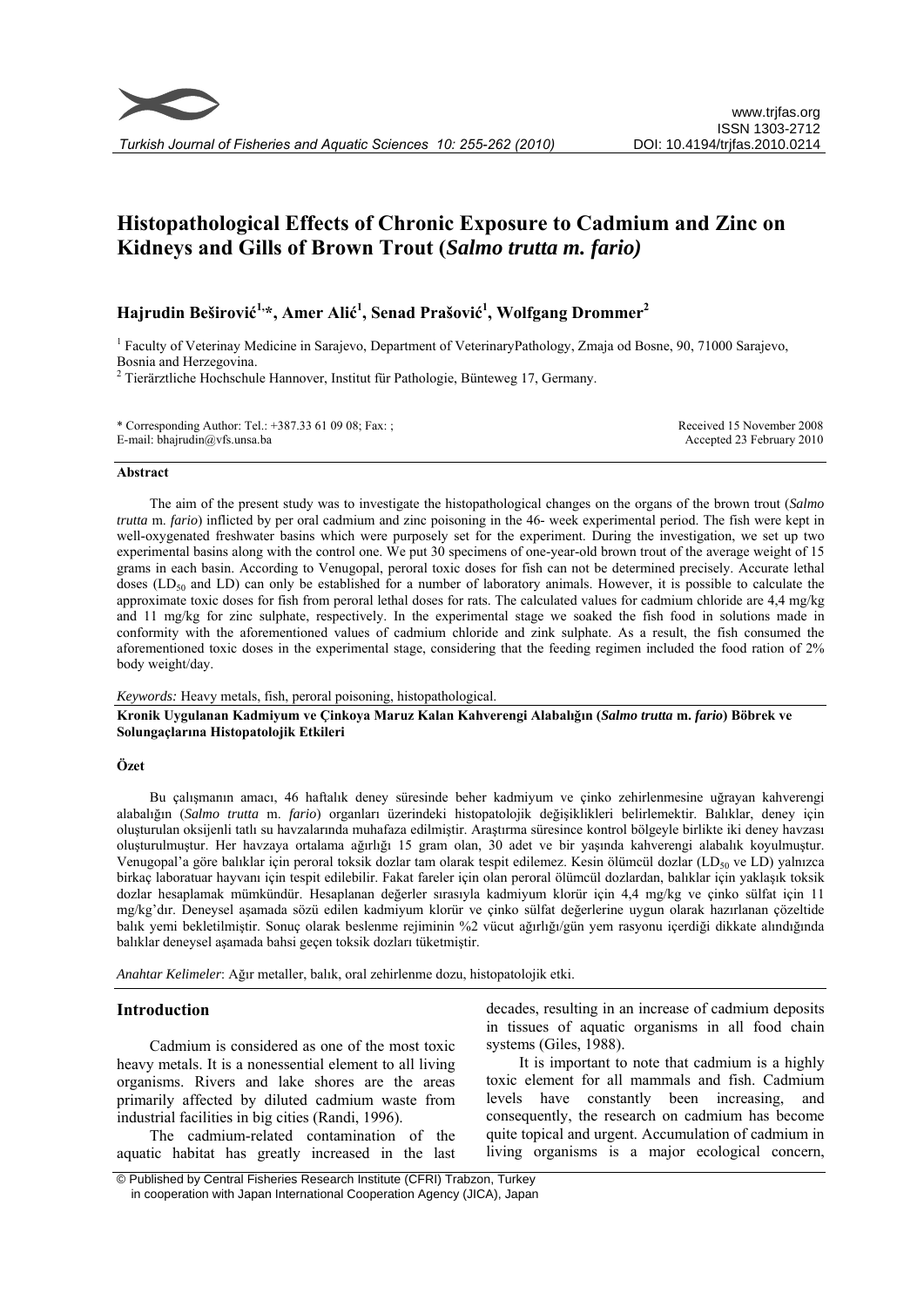especially because of its ability to accumulate very quickly. By contrast, the excretion of cadmium from living organisms is a slow process. In fish, cadmium can cause a number of structural and pathomorphological changes in various organs. The highest cadmium levels were detected in the kidneys and liver of fish (Thophon *et al*., 2003).

Cadmium is noted for its tendency to accumulate in the organisms of mammals for a prolonged biological semi- life. It is responsible for increased hypertension, emphysema, kidney tubule damage, impaired liver function, and cancer (Ribelin and Migaki, 1975).

The study performed on seabass (*Dicentrarchus labrax*), in the case of acute cadmium poisoning, has shown that the primary site of toxicity are the gills' lamellae and kidney tubules. In the case of subchronic poisoning, the primarily affected organs appear to be kidneys and liver, and to a lesser extent the gills (Thophon *et al*., 2003).

Heavy metal contamination, above all, by zinc, has become increasingly alarming, especially with regard to depletion of natural resources. This process is a result of a population surge, increased urbanisation, and expansion of industry and ever growing exploitation of natural resources along with the absence of ecological laws. In this situation, the gills' lesions are a potential indicator of water contamination. Skin is another, albeit less important, organ instrumental in evaluating the impact of toxic materials from the surrounding environment on water organisms (Hemalatha and Banerjee, 1997).

The increase of zinc resorption in tubules can cause in a very short time lasting changes related to osmotic nephrosis, possibly through the stabilization of lisosomal membrane which has been affected by zinc. The osmotically changed, convoluted proximal tubules become hypertrophic and hyperplastic. The dose sufficient to cause osmotic-type nephroses also increases frequency and a degree of lesions related to chronic progressive nephropathies (Haschek *et al*., 2002).

Zinc accumulates evenly in all parts of the kidneys, but the highest concentration appears to be in distal tubules at the site of its filtration (Woodling *et al*., 2001).

The zinc cytotoxicity is related to the inhibition of the DNA and RNA synthesis which, in turn, jeopardises the protein metabolism in the cell and Ca<sup>++</sup> antagonism (Walther *et al.*, 2003).

## **Material and Methods**

## **Experimental fish**

Thirty specimens of one-year-old brown trout (*Salmo trutta* m. *fario)* of the average weight of 15 g, were put in a freshwater basin (hard water) with a water temperature of 9˚C. The fish were kept in basins during the 46-week period and fed with food

pellets (at the beginning of the experiment with 2mm Biomare granules later to be changed to 3 mm granules). The fish were fed in compliance with the requirements of a food ration of 2 % body weight/ day. The fish that had survived after 46 weeks were sacrificed and used in further investigation.

## **Cadmium and Zinc Analyses**

Following the organ extraction (primarily the kidneys) we used the standard atomic absorption spectrophotometry (AAS) method (Perkin Elmer 3003 spectrometer), to detect the content of heavy metals (Cd and Zn).

## **Light Microscopic Study**

## **Toluidine Blue Staining**

For the staining of semi-thin sections embedded in wax we used the 0.25% toluidine blue solution. The sections stained with toluidine blue solution were kept on a warm plate at the temperature of 70 to 80˚C. The duration of the staining procedure, dependent on the material, ranged between 1/2 to 2 minutes. Afterwards the sections were washed in distilled water, and dried on the microscopic slides which were placed on a dry plate at the temperature of 70 to 80˚C.

#### **Transmission Electron Microscopic Study**

The fish that had survived the experiment were quickly anesthetized by triciane methane sulfonate for 2-3 min. The kidneys and gills were rapidly removed and routinely processed for transmission electron microscopic study.

The kidneys and gills were cut into 1 mm pieces and fixed in 4% glutaraldehide solution for 24 hours. One hour after initial fixation, rinsing in Cacodylated puffer with a pH value of 7.2 was performed. After that the fixation was carried out again in 1% osmiumtetraoxide solution for 2 hours. Postfixed tissues were rinsed in filtered water and dehydrated through a graded series of ethanol. Then they were infiltrated with propylene oxide and embedded in Epon 812. Ultrathin sections  $(0,5-1 \mu m)$  were cut by using a glass knive on an "Ultracut E Reichart – Jung" with the thickness of 70 nm, collected on naked copper-meshed grids, and stained with uranyl acetate and lead citrate. The sections were examined and viewed using Zeiss 10C electron microscope operating at 50 kV.

#### **Scanning Electron Microscopic study**

Fragments of gills were fixed in 4% glutaraldehyde solution for 24 hours. One hour after fixation, multiple rinsing in Cacodylated puffer (pH 7.2) was performed. After being fixed in 1% osmiumtetraoxide solution for 2 hours, the sections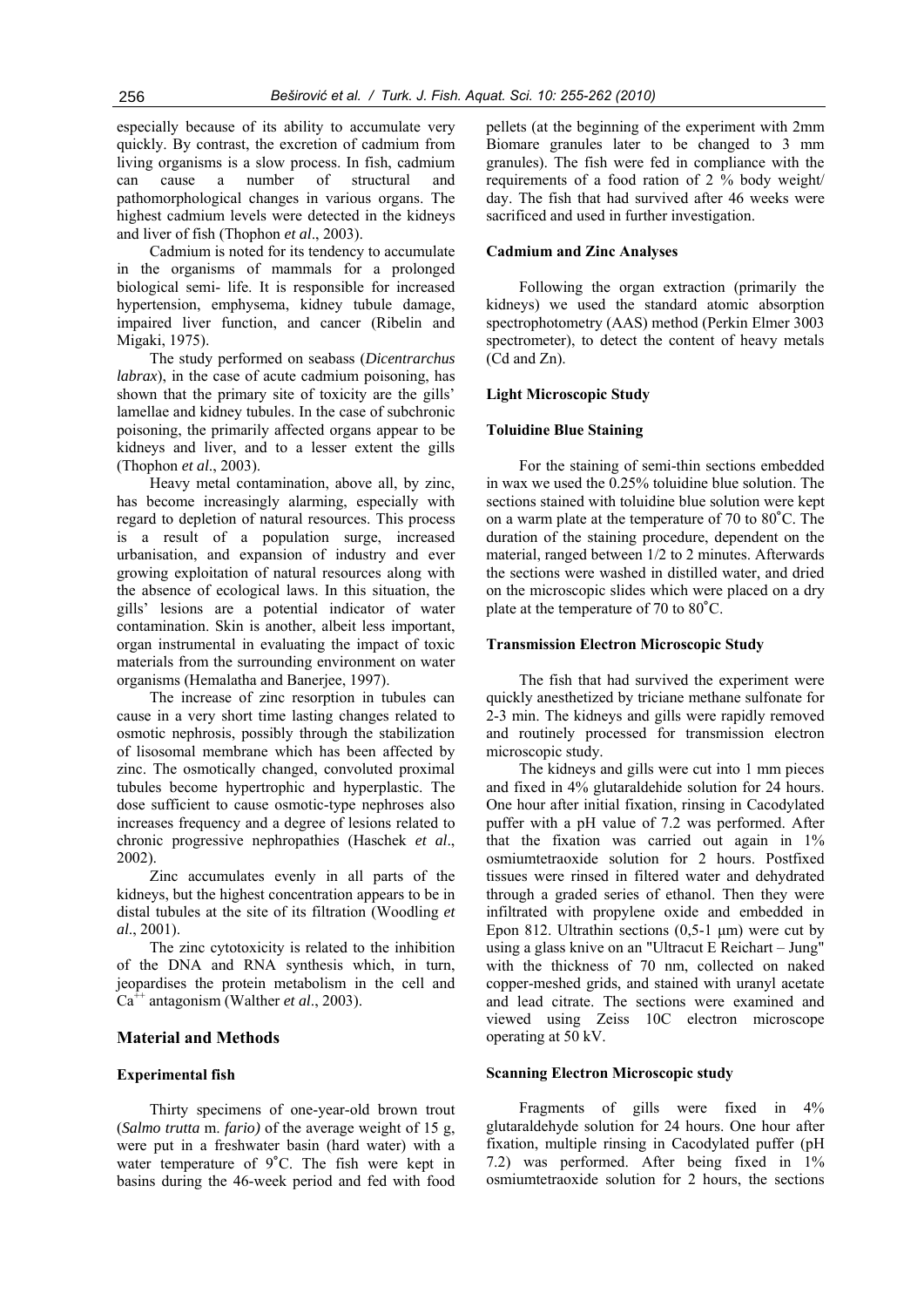were dehydrated in a graded series of ethanol. Then the tissue pieces were dried by the Critical Point method (model E 3000). Prior to final drying of sections by the Critical Point method, it is necessary to keep them in acetic acid - amylacetate solution for two days. The coated specimens were examined by the scanning electron microscope Zeiss under 15 kV.

## **Results**

## **Chronic Exposure**

Fish in the control basin swam normally without any signs of abnormality. Fish in the experimental basins did not show any abnormality either except in the  $23<sup>rd</sup>$  week when their swimming movements decreased, along with a reduced feeding activity. Fish that died before the end of the experiment were also investigated.

At the end of the experiment the average cadmium concentration in proximal kidney tubules was analyzed by the atomic absorption spectrophotometer, and it amounted to 51 μg/g wet weight, while the average cadmium concentration in the gills was 2.03 μg/g wet wt.

## **Histopathological Observation**

In one out of 30 fish, the backbone deformity in the form of scoliosis was detected by rentgenological examination (Figure 1).

### **Gills**

Raster-electron microscopy showed clear intumescences of secondary lamellae of the gills after

cadmium poisoning (Figure 2, 3, 4). In some cases, proteinaceous filamentous content was observed which caused the gluing of secondary lamellae, indicating the possibility of their significantly reduced function (Figure 4).

## **Kidney**

The cadmium poisoning caused greater degenerative changes in the epithelial cells of the kidney tubules, their vacuolization, and accumulation of the proteinaceous content in the Bowman's capsule space. In the transmission electron microphotographs, these vacuoles displayed the fine granular proteinaceous content (Figures 5-9).

The vacuoles observed in the cytoplasm of the kidney tubules' epithelial cells may be an indicator of hydropic degeneration. The mitochondrial proliferation is also noticeable (Figure 10).

Furthermore, the accumulation of osmophilic material was observed in the cytoplasm of epithelial cells of the kidney tubules. This material cannot be determined with absolute certainty under the electron microscope. Osmophilic bodies may contain fat droplets, along with heavy metals that absorb electrons. However, there is no conclusive evidence to make a value judgment in this respect (Figures 11 and 12).

## **Zinc-poisoned fish**

Similarly to fish poisoned by cadmium, those poisoned by zinc did not show any signs of abnormality either. In the latter group, the histopathological changes in the form of ulcers were spotted on the skin of some fish. These changes are estimated to be caused by the basin habitat and could not be connected with the changes related to longterm zinc ingestion.

#### **Kidney**

After examining the semi-thin sections of the kidneys from zinc-poisoned fish under the light microscope we can conclude that zinc causes hyperplasia of the epithelial cells in the kidney tubules, but also the appearance of small dark granules in their cytoplasm (Figures 13 and 14).

The transmission electron microscopic examination also showed that after zinc poisoning the kidney tubules' epithelial cells contained monomorphous osmophilic granules and particles with a light crystal structure (Figure 15).

Figure 16 shows that the kidney tubules' epithelial cells contain diffusely scattered small vacuoles, while the tubular lumen contains proteinrich granules. The translucent membranes of damaged cells can also be observed in the tubular lumen. This, in turn, indicates that reabsorbed substances, along with damaged membranes will be expelled into the tubular lumen through the tubular system (Figure 17). The macrophages phagocytosing degenerated cells are also visible in the tubular lumen (Figure 18).

## **Discussion**

In his investigations Olsson (1998) reported *inter alia* that cadmium can primarily cause the backbone deformities in fish. However, diagnostically, the deformity could also be caused by musculature spasms. Furthermore, Halsband *et al*. (1984) also reported on backbone deformities manifested in the form of scoliosis, and compression (shortening of the vertebral column). Taking into consideration the fact that the latter change was found only in one fish out of 30 fish specimens in our experiment, we cannot claim with certainty that the aforementioned change was caused by cadmium ingestion.

According to Ribelin and Migiaki (1975), and Tanimoto *et al*. (1999) cadmium is responsible for the pathological changes of kidney tubules, and these findings were also confirmed by the results of our investigation related to the kidneys of fish that were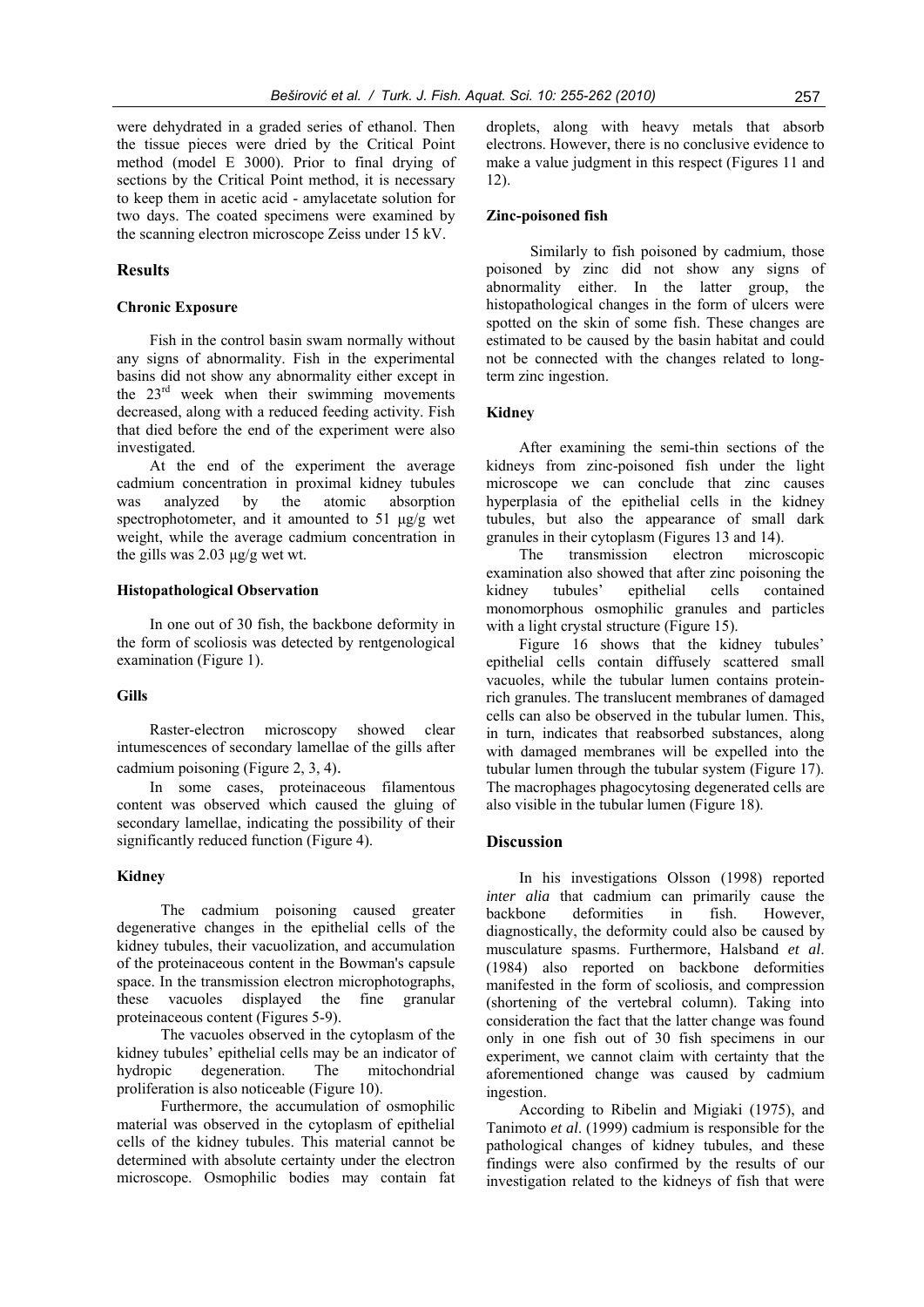

**Figure 1.** Backbone scoliosis (Lateral view)



Figure 2. The primary lamella (Pl) with intumescence of the secondary lamellae (Sl). 2800 X



**Figure 3***.* Rastelelectron microphoto of secondary lamellae with clear swelling and enlargement (Lo). 2680 X



**Figure 4.** REM micro photo. Intumescent secondary lamellae at the margins (Lo) and clear gluing with proteinaceous filamentous content (Pm), possibly the fibrin. 2680 X.



**Figure 5.** Semithin section. The transverse section of the tubule. Tubular cells show degeneration (TD), and a large number of vacuoles (V) in the cytoplasm of epithelial cells. (Toluidine blue staining) 400



**Figure 6.** The glomerul (GL) with proteinaceous content in the space of Bowman's capsule. Epithelial cells of kidney tubules with degenerative changes (TD) and vacuoles (V) that are clearly visible on transmision-electronmicrographs. (Toluidine blue staining) 400x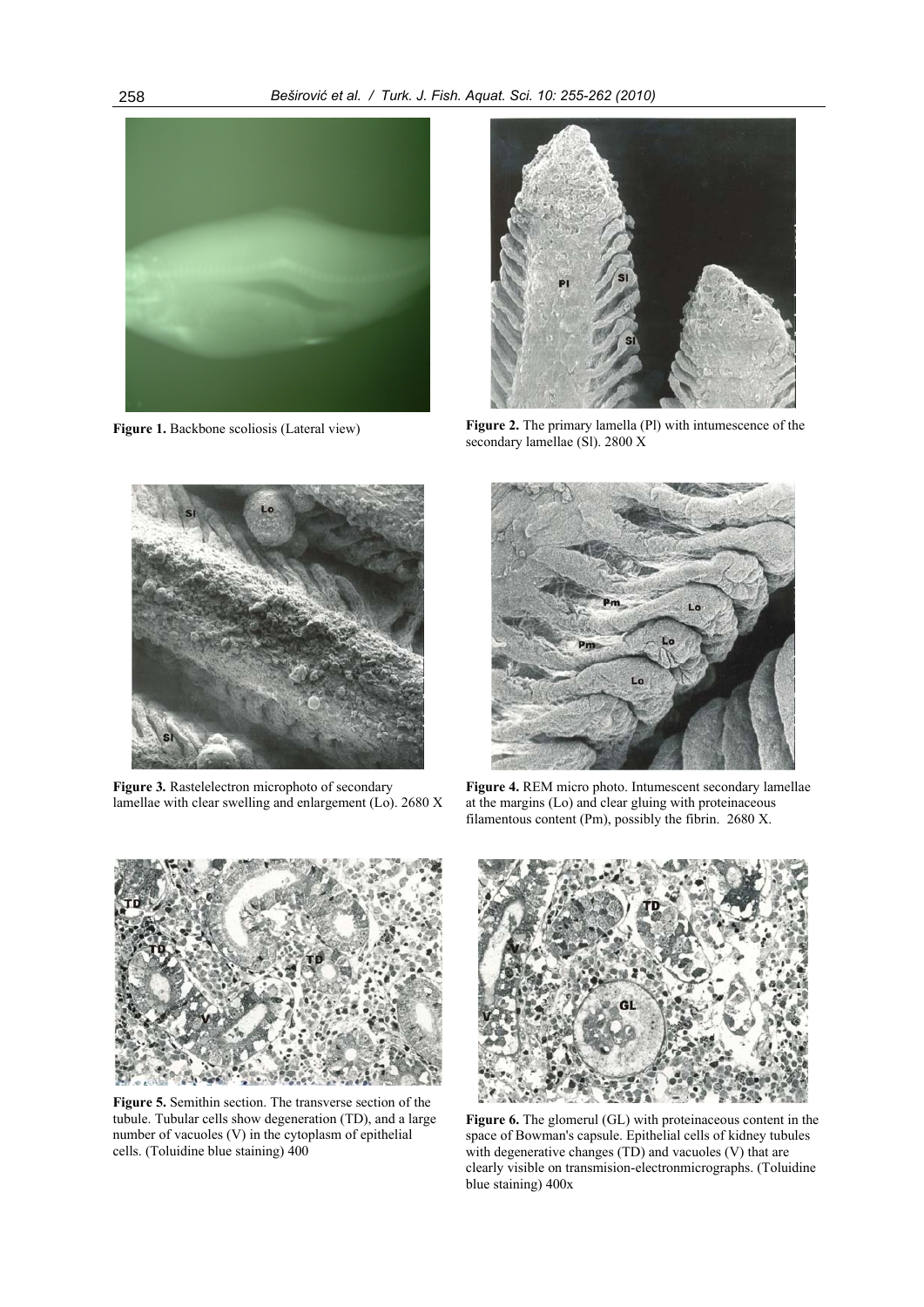

**Figure 7.** The transverse section of the kidney tubule with a clearly visible degeneration of the tubular epithelial cells (TD). (Toluidine blue staining).



Figure 9. The transverse section of the tubule with nucleolus (N) and large vacuoles in the cytoplasm (V). In the vacuoles there was a fine granular proteinaceous content. In the tubular lumen, the vesicles of the different size can be observed, probably representing the eventration of tubular epithelium into the lumen. (TL). X 4000



**Figure 11.** Nuclei of epithelial cells. The gathering of a large number of vacuoles (V) and abundancy of osmophilic bodies of different sizez (arrows). X 8000



**Figure 8.** Miocrophotograph (TEM) of the transverse section of the tubule with degenerative changes of the epithelial cells (TD), large vacuoles (V), and damaged epithelial cells (PE). X 5040



**Figure 10.** A detail of the magnified single epithelial cell with the nucleus (N) and a large number of vacuoles (V). Vacuoles probably represent the hydropic degeneration. Besides vacuoles the mitochondrial proliferation (Mi) with pathological changes is also noticeable. X 10000



**Figure 12.** Tubular epithelial cells with nucleus (N), a great number of vacuoles  $(V)$ , and osmophilic bodies (arrows) of different sizes. The content of vacuoles is mostly homogenous. X 10000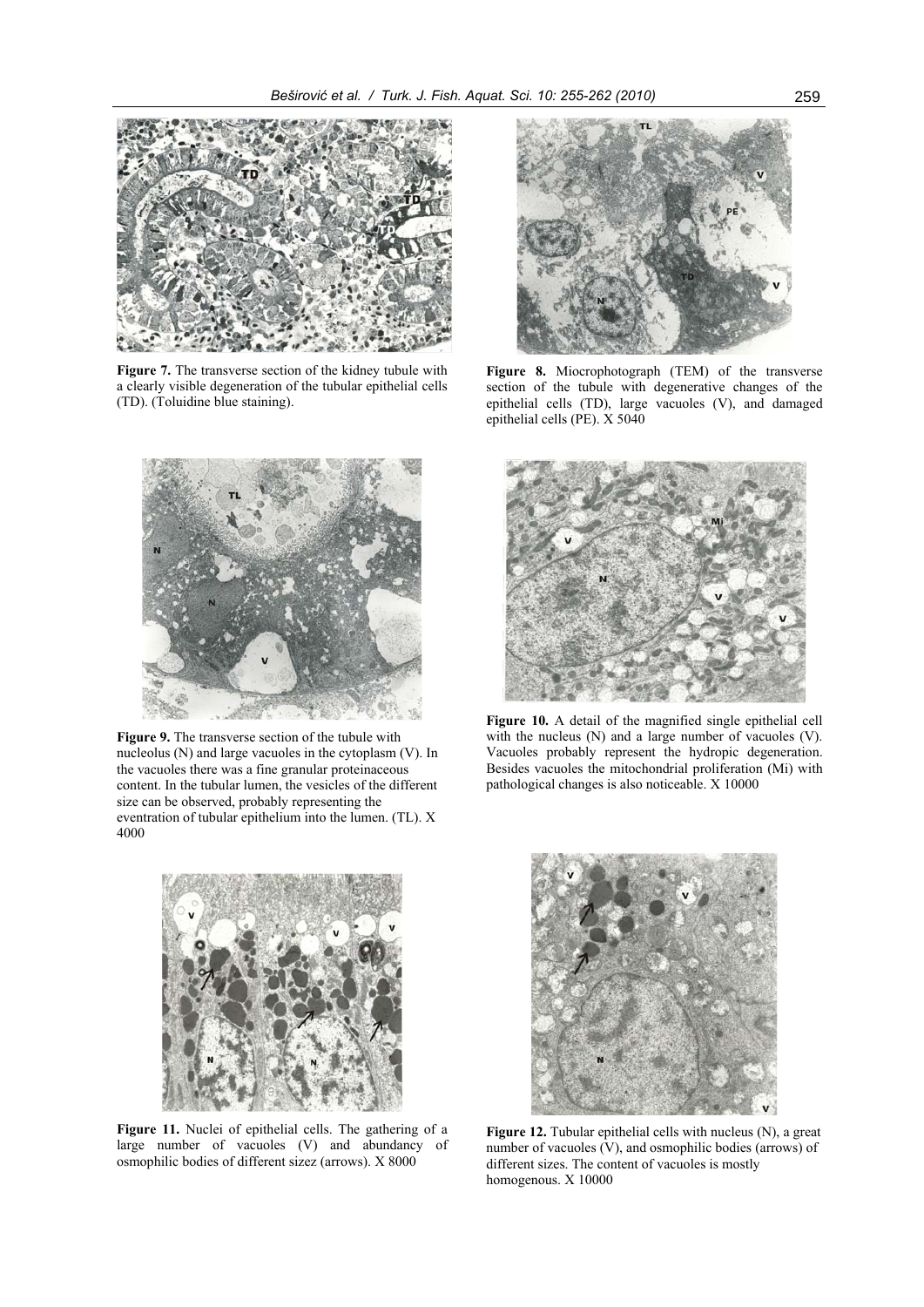

**Figure 13.** The semithin trans- section of the tubule. Epithelial cells contain small dark granules in the cytoplasm (arrow). X 400.



**Figure 15.** TEM photomicrograph of the tubular epithelial cells with many osmophilic granules (white arrows). These granules contain a characteritic white crystal structure (arrows) that differ in size. This structure is observed only in fish poisoned with zinc. There i as lesser number of vacuoles (V) in the epithelial cells. The basal membrane is well tinged, and varies in thicknes. X 5000.



**Figure 17.** TEM photomicrograph of the tubular lumen (TL), tangent section, with erythrocyte (Er) and a great number of the protein- rich vacuoles (Pm). One vacuole shows exocytosis of material (v.s) from the cytoplasm. Some membranes are visible in the tubule. Microvilli (MV) show a normal structure. X 5000.



**Figure 14.** Semithin sections of the kidney tubules. One tubule displays hyperplasia (Hp). There is a great number of dark granules in the apical sections of the tubular epithelial cells. X 400.



**Figure 16.** TEM photomicrograph of cells with normal nucleus (N) and diffusely localized vacuoles (V). X 5000.



**Figure 18.** TEM photomicrograph of the tangent section of the blood vessel with visible endothelium (Ed). The erythrocytes and macrophages phagocytosing degenerated cells are visible in the lumen. Furthermore, some macrophages contain particles (arrow) whose thicknes varies. X 5000.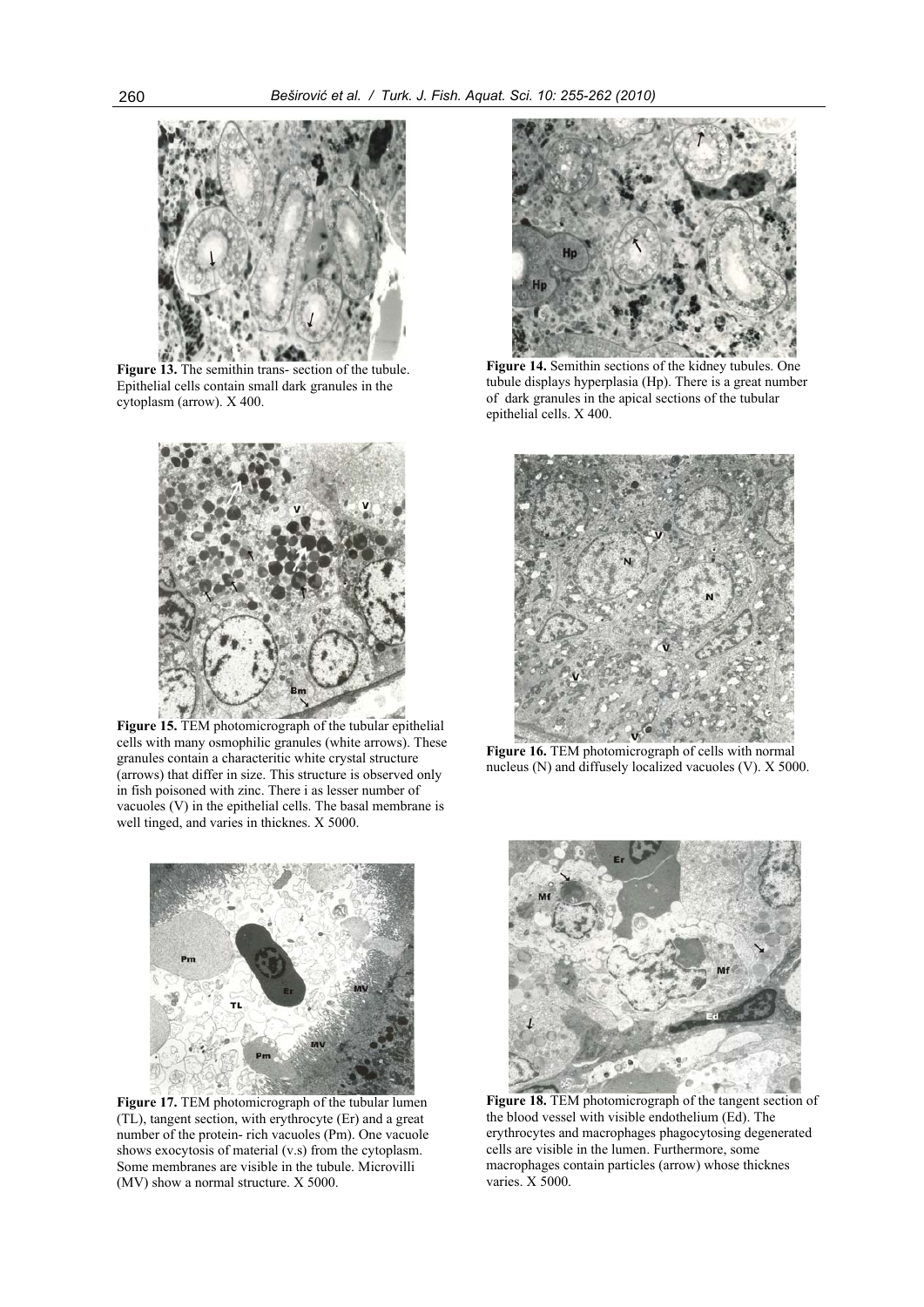purposely poisoned during the experimental stage. (see Figures 4, 5, 6 and 7). Bubel (1976) reported that cadmium had particularly adverse effects on the mitochondrial membrane, by means of crystal accumulation that greatly reduced the synthesis of ATP. In our electron micrographic investigation (Figure 9) the mitochondrial proliferation was noticed, but crystal sediments on mitochondria were not observed. No definitive conclusion can be made in regard of the absence of crystal sedimentation. A possible explanation may be that a longer period is required for these sediments to be formed. At this, it should be noted that our experiment was carried out in a 46-week period. The changes found on gills (Figures 1, 2 and 3) were gluing and hyperplasia of secondary lamellae. Our research results in this respect are supported by the findings of Thophon *et al*. (2004). The aforementioned changes could cause a lethal outcome due to gas exchange failure. We can say with certainty that this pathological change was caused by cadmium poisoning, and it is in conformity with the research findings of Randi *et al*. (1996) who also reported on this, by and large, non-specific pathological change, provided that the exposure period to cadmium poisoning was longer than 60 days. As indicated earlier, our experiment was conducted during a much longer period. Shore and Douben (1994) remarked that the kidney is a critical organ affected by cadmium poisoning since the pathological changes are primarily observed on this organ. Our research findings confirm that the major pathological changes occurred in proximal tubules whose epithelium showed atrophy and vacuolar degeneration (see Figures 4, 5, 6 and 7), and different forms of nephritis, but rarely a single cell necrosis. A typical change, observed under the electron microscope, was the occurrence of fatty droplets and dark granules in the cytoplasm of tubular epithelial cells (Figures 10 and 11). The accumulation of these fatty droplets and dark granules caused the tear of cytoplasmic organelles, and sporadic tubular necrosis along with a degeneration of tubular cells, which was also found in our investigation.

The available literature data related to zinc poisoning of fish proves that zinc is reabsorbed in great amounts in the proximal tubules, and as a result, the tubules become hypertrophic and hyperplastic (Figure 14). The aforementioned findings were also reported by Haschek *et al*. (2002). In conformity with the results obtained by electron microscopic examination we may conclude that the osmophilic granules and particles found in the cytoplasm of the kidney's epithelial cells can be linked to zinc poisoning (Figures 13 and 15). In their study Walther *et al*. (2003) assert that zinc endangers protein metabolism in the cell and this feature (property) of zinc could account for the occurance of granules observed in the tubules (Figure 15) as well as for the damaged cells in the tubular system of the kidneys (Figure 17). We could not find any relevant data in

the literature pertaining to our research findings of the monomorphous osmophilic granules (Figures 13, 14 and 15) and particles with a bright crystal structure (Figure 15). So far, we have not been able to determine the scientific nature of the said phenomena.

## **Conclusions**

Our research findings show that cadmium poisoning of fish caused a severe degeneration of kidney epithelial cells, along with the enlargement of secondary lamellae on the gills and their gluing. These findings are in conformity with those obtained in other relevant studies on this particular issue.

According to electron microscopy investigation results it can be reported that the epithelial cells of the kidney tubules following zinc poisoning contain the monomorphous osmophilic granules and particles with a bright crystal structure in the central region.

### **Aknowledgments**

We gratefully acknowledge the assistance of the "Bosnia Hoteli" chain in granting us permission to use part of their fish farm facilities for our experiments.

#### **References**

- Bubel, A. 1976. Histological and Electron Microscopical Observations on the Effects of Different Salinities and Heavy Metal Ions, on the Gills of *Jaera nordmanni* (Rathke) (Crustacea, Isopoda). Cell Tiss. Res., 167: 65-  $05$
- Giles, M. A. 1988. Accumulation of Cadmium by Rainbow Trout, *Salmo gairdneri*, during Extended Exposure. Can. J. Fish. Aqut. Sci., 45: 1045-1053.
- Haschek, M.W., Rousseaux, G.C. and Wallig, A.M. 2002. Handbook of Toxicologic Pathology, Second Edition, Academic Press. San Diego, 1706 pp.
- Halsband, E., Halsband, I. and Pump, H. 1984. Die wirkung von Cadmium auf Das Blutbild, die Organe und das Skelettsystem von Forellen sowie die beeinflussung durch kristallisiertes Dihydrotachysterol und Calcium. Fisch und Umwelt, Hefte Gustav Fischer Verlag, 13: 139-177.
- Hemalatha, S. and Banerjee, T.K. 1997. Estimation of sublethal toxicity of zinc chloride by histopathological analysis if fish (*Heteropneustes fossilis*, Bloch) epidermis. Current science, 73(7): 614–621.
- Olsson, P.E. 1998. Disorders Associated with Heavy Metal Pollution. In: J.F. Leatherland and P.T.K. Woo (eds), Fish Diseases and Disorders, Non-infectious Disordes. CABI Publishing, Wallingford: 105-131.
- Randi, A.S., Monserrat, J.M., Rodriquez, E.M. and Romano, L.A. 1996. Histopathological effects of cadmium on the gills of the freshwater fish, *Macropsobrycon uruguayanae* Eigenmann 1915 (Pisces, Atherinidae). J. of Fish Diseases, 19: 311–322.
- Ribelin, W.E. and Migaki, G. 1975. The Pathology of Fishes. The University of Wisconsin Press, Madison, Wisconsin, 537 pp.
- Shore, F.R. and Douben, E.T.P. 1994. The Ecotoxicological